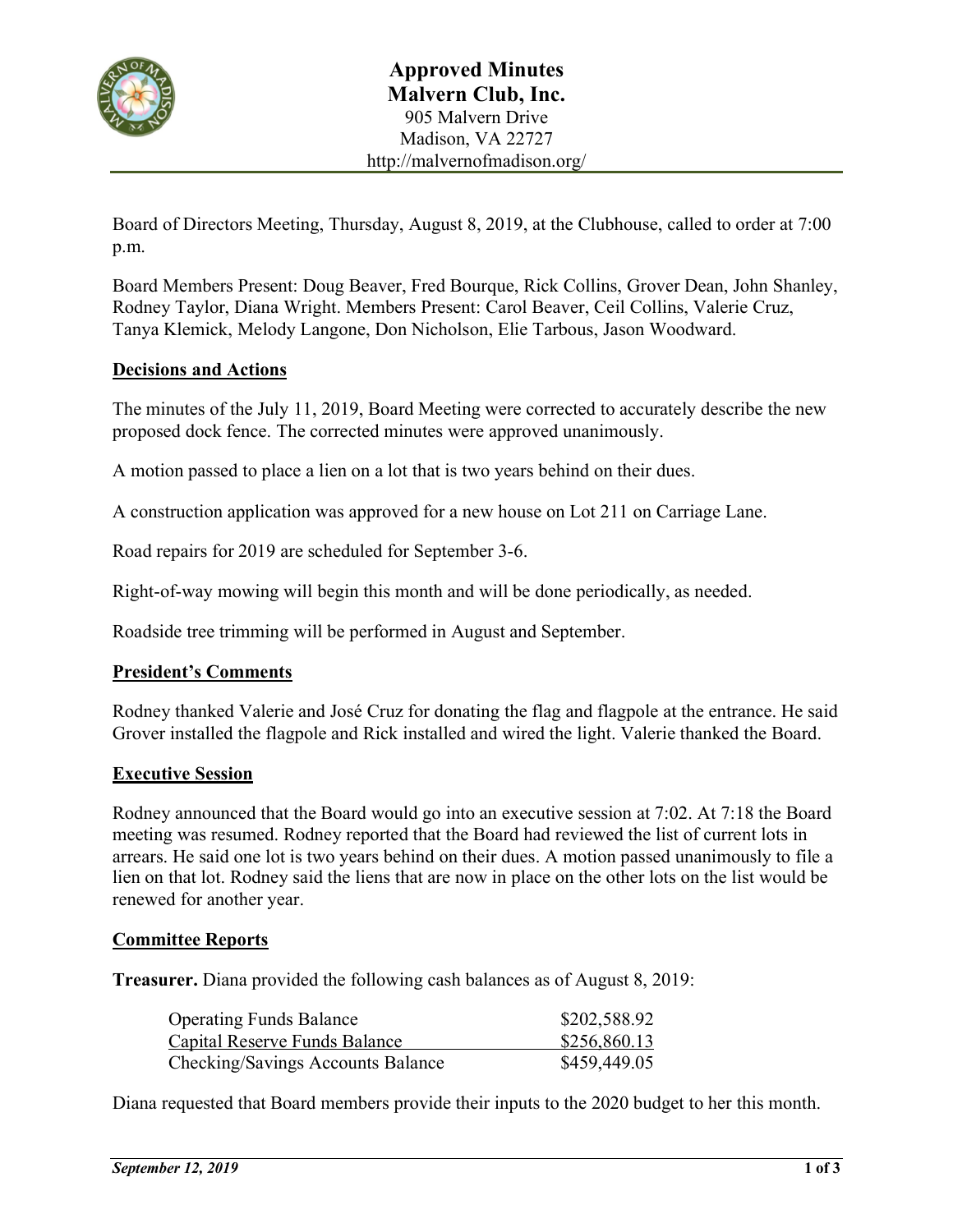**Clubhouse & Pool.** Fred said the Clubhouse fire extinguishers had received their annual checkup. Several had to be replaced because of age. He purchased a fire extinguisher for the Pool house. He said the air conditioner in the Clubhouse had trouble keeping up with the extreme heat when temperatures exceeded 100º*.* He had the system checked out and it's fine. He replaced the air filter.

**Architecture.** Fred said there was one new application submitted this month. A new house is to be built on Lot 211 on Carriage Lane for the new lot owner, Carolyn Wahl. The builder is Country View Homes of Culpeper. The lot is on the cul-de-sac and has a steep slope at the back going down to Dark Run. The owner requested that, due to the slope of the ground, she be granted a waiver of the 100-foot setback requirement. The proposed house site is 75 feet from the edge of the road. This would permit siting the drain field behind the house. The Architecture Committee voted unanimously to recommend approval of the application with the requested setback waiver. The Board approved the application unanimously.

**Roads.** Grover said this year's road repairs by F&H Paving are schedule for September 3-6. Nine sections of road are planned, at a total cost of \$17,850.

Grover said that Robert Huffman Excavating would examine the section of Sylvan Lane between Malvern Drive and Sylvan Court sometime this month or early September.

Grover said he would have Robertson Paving redo the patched section of Old Forge Way near Liberty Lane, adjacent to Lot 198 where a new house is being built. The patchwork that was done there is substandard, and the pavement is failing. He said the failure started before the new home construction began. He also examined some damage caused by a large dump truck that crushed a driveway culvert on the adjacent Lot 197. He will follow up with the builder to see that the culvert is opened so drainage is not impeded.

**Lake.** Rick said he and David Kalish put up the goose gate on the dock at a cost of \$150. He had the lake tested for E. coli and other contaminants, and the results were good, well within safety guidelines.

**Grounds.** Rick said the planned right-of-way mowing will begin this month and will be done periodically, as needed. A motion passed unanimously to have Jason Woodward perform the required tree trimming along the roadways at an hourly rate. The work will be done soon. Rick said he would put up a sign at the entrance advising members that the association would be doing tree trimming along the roadsides.

**Special Events.** Diana said she is planning for a potluck get-together at the Clubhouse in September.

# **Old Business**

**Short-term Rentals Amendment.** Rodney said he had received the proposed amendment package from the association's attorney. After some discussion the item was tabled to give Board members an opportunity to review the package.